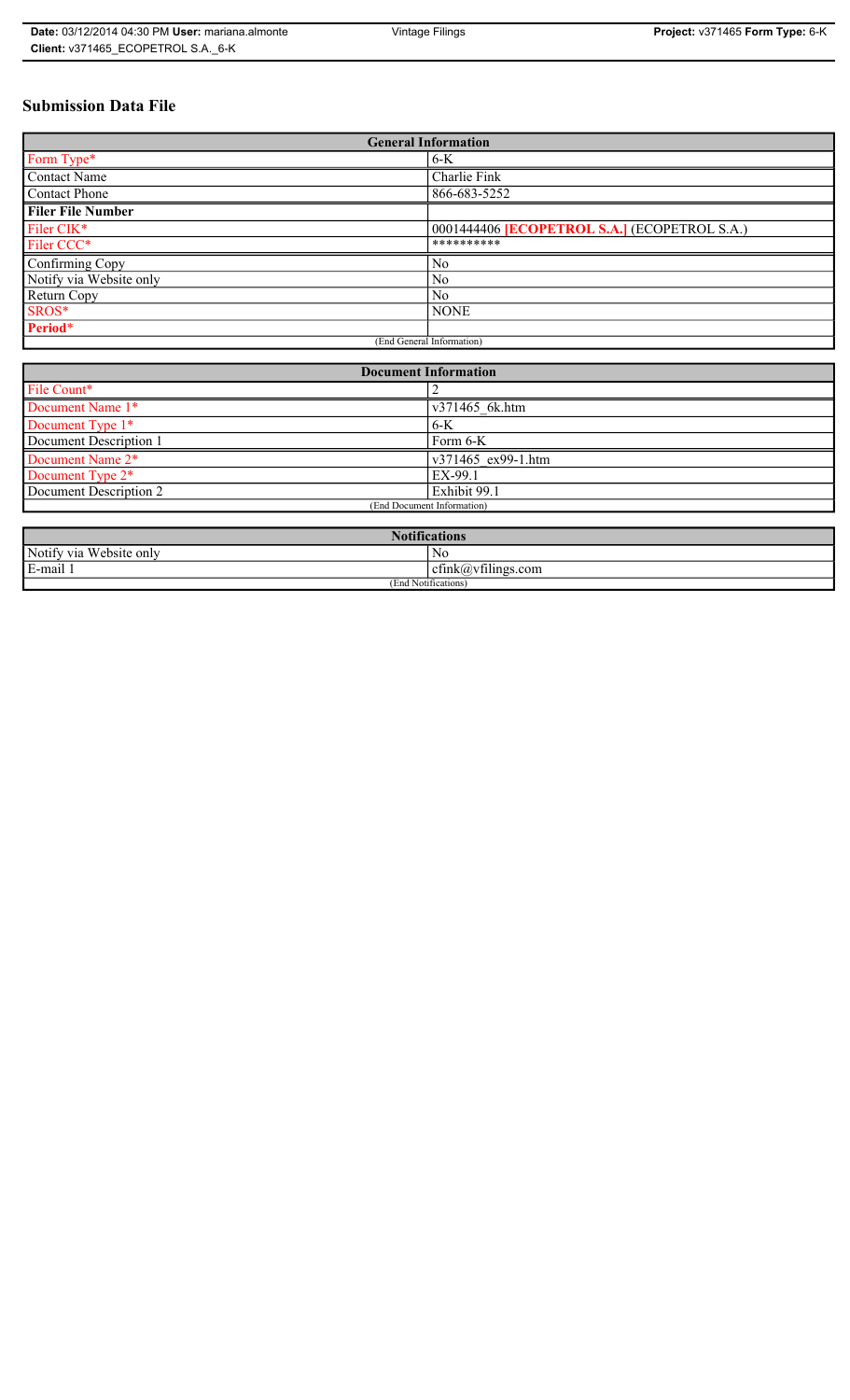## **SECURITIES AND EXCHANGE COMMISSION Washington, D.C. 20549**

## **FORM 6-K REPORT OF FOREIGN PRIVATE ISSUER PURSUANT TO RULE 13a-16 OR 15d-16 OF THE SECURITIES EXCHANGE ACT OF 1934**

March, 2014

Commission File Number: 333-153452

**ECOPETROL S.A.**

*(Exact name of registrant as specified in its Charter)*

Carrera 7 No. 37 – 69 BOGOTA – COLOMBIA *(Address of registrant's principal executive offices)*

Indicate by check mark whether the registrant files or will file annual reports under cover Form 20-F or Form 40-F.

Form 20-F  $\boxtimes$  Form 40-F  $\Box$ 

Indicate by check mark if the registrant is submitting the Form 6-K in paper as permitted by Regulation S-T Rule 101(b)(1):

 $Yes$   $\Box$  No  $X$ 

Indicate by check mark if the registrant is submitting the Form 6-K in paper as permitted by Regulation S-T Rule 101(b)(7):

 $Yes$   $\Box$  No  $X$ 

Indicate by check mark whether by furnishing the information contained in this Form, the registrant is also thereby furnishing the information to the Commission pursuant to Rule 12g3-2(b) under the Securities Exchange Act of 1934.

 $Yes$   $\Box$  No  $X$ 

If "Yes" is marked, indicate below the file number assigned to the registrant in connection with Rule 12g3-2(b): 82- N/A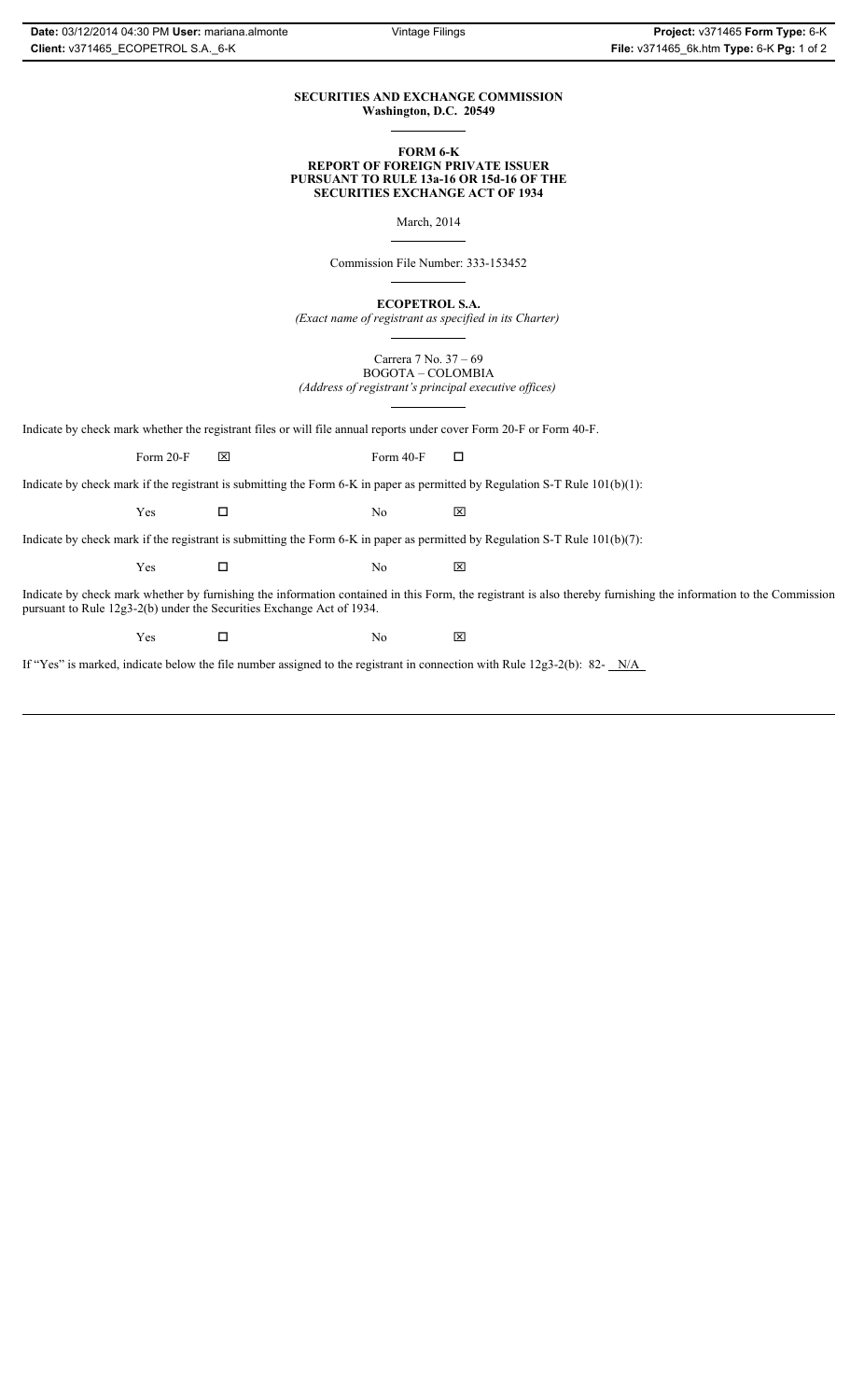## **SIGNATURE**

Pursuant to the requirements of the Securities Exchange Act of 1934, the Registrant has duly caused this report to be signed on its behalf by the undersigned, thereto duly authorized.

Date: March 12, 2014

Ecopetrol S.A.

By: /s/ Magda Manosalva Name: Magda Manosalva Title: Chief Financial Officer